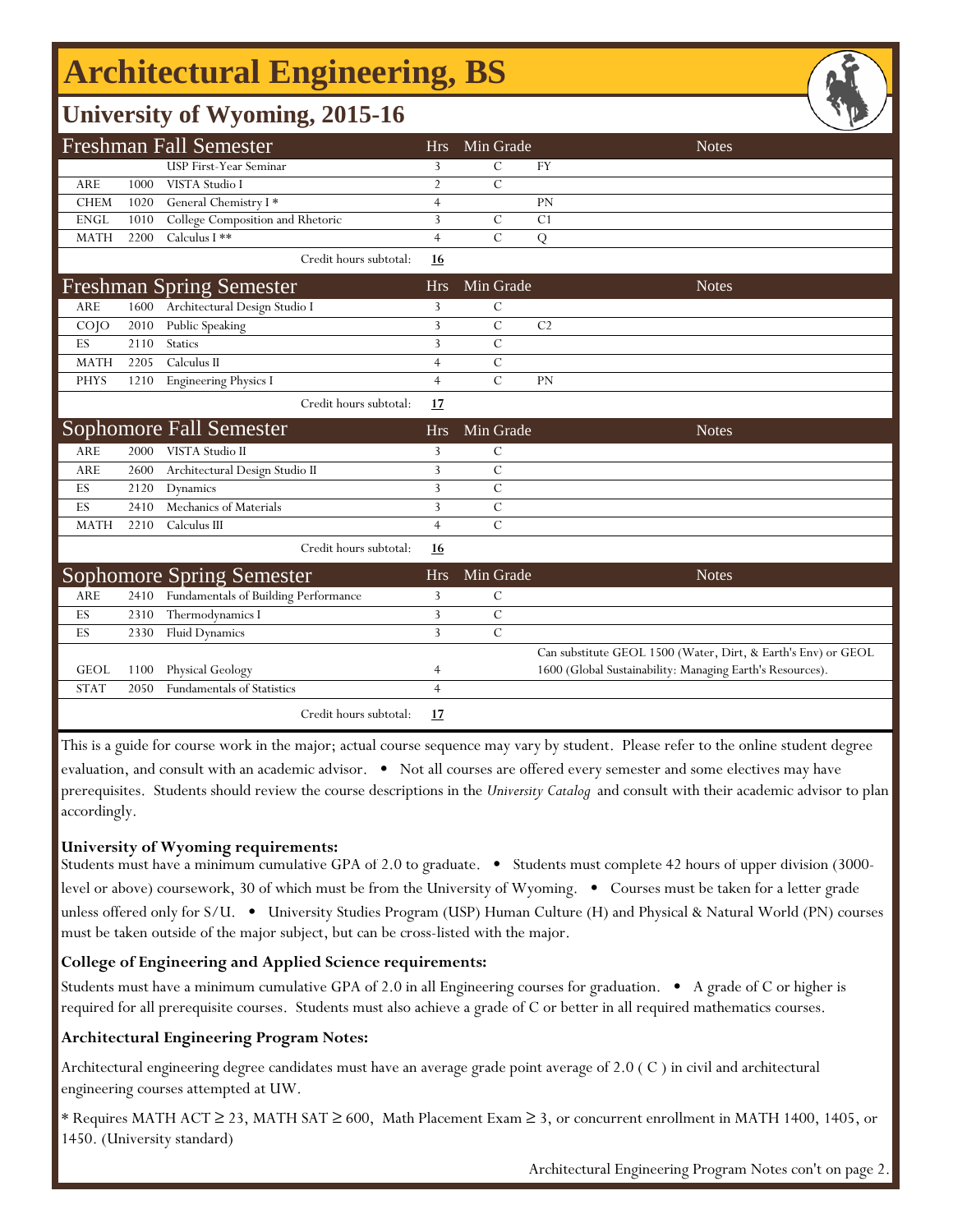# **Architectural Engineering, BS**

## **University of Wyoming, 2015-16**

|             |      | <b>Junior Fall Semester</b>           | <b>Hrs</b> | Min Grade      | <b>Notes</b>                                                    |
|-------------|------|---------------------------------------|------------|----------------|-----------------------------------------------------------------|
| ARE         | 3000 | VISTA Studio III                      | 3          | $\mathcal{C}$  | C <sub>3</sub>                                                  |
| <b>ARE</b>  | 3200 | Structural Analysis I                 | 3          | $\overline{C}$ |                                                                 |
| <b>ARE</b>  | 3600 | Architectural Design Studio III       | 3          | $\overline{C}$ |                                                                 |
| <b>ART</b>  | 3030 | History of Architecture               | 3          |                | H; cross listed with ARE 3030.                                  |
| ES          | 2210 | Electric Circuit Analysis             | 3          | $\mathcal{C}$  |                                                                 |
|             |      | Junior Architectural Elective ***     | 3          |                |                                                                 |
|             |      | Credit hours subtotal:                | <u>18</u>  |                |                                                                 |
|             |      | <b>Junior Spring Semester</b>         | <b>Hrs</b> | Min Grade      | <b>Notes</b>                                                    |
| ARE         | 3210 | Civil Engineering Materials           | 3          |                |                                                                 |
| <b>ARE</b>  | 4600 | Architectural Design Studio IV        | 3          |                |                                                                 |
| <b>MATH</b> | 2310 | Applied Differential Equations I      | 3          | $\mathcal{C}$  |                                                                 |
|             |      | Architectural Option Elective ****    | 3          |                |                                                                 |
|             |      | Junior Architectural Elective ***     | 3          |                |                                                                 |
|             |      | Credit hours subtotal:                | 15         |                |                                                                 |
|             |      | <b>Senior Fall Semester</b>           | <b>Hrs</b> | Min Grade      | <b>Notes</b>                                                    |
|             |      | USP US & Wyoming Constitutions        | 3          |                | V                                                               |
|             |      | Architectural Option Electives ****   | 9          |                |                                                                 |
|             |      | Math/Science Elective *****           | 3          |                |                                                                 |
|             |      | Credit hours subtotal:                | 15         |                |                                                                 |
|             |      | <b>Senior Spring Semester</b>         | <b>Hrs</b> | Min Grade      | <b>Notes</b>                                                    |
|             |      | USP Human Culture                     | 3          |                | H                                                               |
|             |      |                                       |            |                | Choose from ARE 4720 (Structural Systems Design Project) or ARE |
|             |      | Capstone Design Course                | 3          |                | 4740 (Mechanical Systems Design Project).                       |
|             |      | Architectural General Elective ****** | 3          |                |                                                                 |
|             |      | Architectural Major Elective *******  | 3          |                |                                                                 |
|             |      | Architectural Option Elective ****    | 3          |                |                                                                 |
|             |      | Credit hours subtotal:                | 15         |                |                                                                 |
|             |      | <b>TOTAL CREDIT HOURS:</b>            | 129        |                |                                                                 |

#### **Architectural Engineering Program Notes con't:**

\*\* Requires MATH ACT  $\geq$  27, MATH SAT  $\geq$  600, Math Placement Exam  $\geq$  5, or  $\geq$  C in MATH 1405 or 1450. (University standard)

\*\*\* **Junior Electives**. Choose from: ARE 3300 (Building Electrical & Plumbing Systems), ARE 3400 (Heating, Ventilation & Air Conditioning of Buildings), or CE 3600 (Soil Mechanics).

\*\*\*\* **Architectural Option Electives**. Choose from the following:

**Structural**: ARE 4200 (Structural Analysis II), ARE 4250 (Structural Steel Design), ARE 4260 (Structural Concrete Design), ARE 4285 (Reinforced Masonry Design), ARE 4295 (Structural Timber Design), CE 4610 (Foundation Engineering), CE 4620 (Soil & Rock Slope Engineering), CE 4630 (Geotechnical Engineering), CE 4970 (Wyo DOT Design Squad Cooperative Experience), CE 5010 (Advanced Mechanics of Materials), CE 5200 (Advance Structural Analysis), CE 5220 (Structural Dynamics), CE 5240 (Structural Systems Design), CE 5260 (Prestressed Concrete Design), CE 5270 (Highway Bridge Engineering), CE 5280 (Behavior of Reinforced Concrete), and CE 5620 (Earth Retaining Structures & Slope Stability).

**Mechanical**: ARE 3360 (Fundamentals of Transport Phenomena), ARE 4330 (Building Electrical Systems), ARE 4390 (Building Safety & Fire Protection), ARE 4430 (HVAC Systems Analysis & Design), ARE 4490 (Modeling & Optimization of Energy Systems), ME 3040 (Thermodynamics II), ME 3170 (Machine Design), ME 4460 (Solar & Geothermal Engineering), and ME 4470 (Wind & Ocean Energy Engineering).

**NOTE:** Some courses have prerequisites not listed in the curriculum. Discuss with an academic advisor.

Architectural Engineering Program Notes con't on page 3.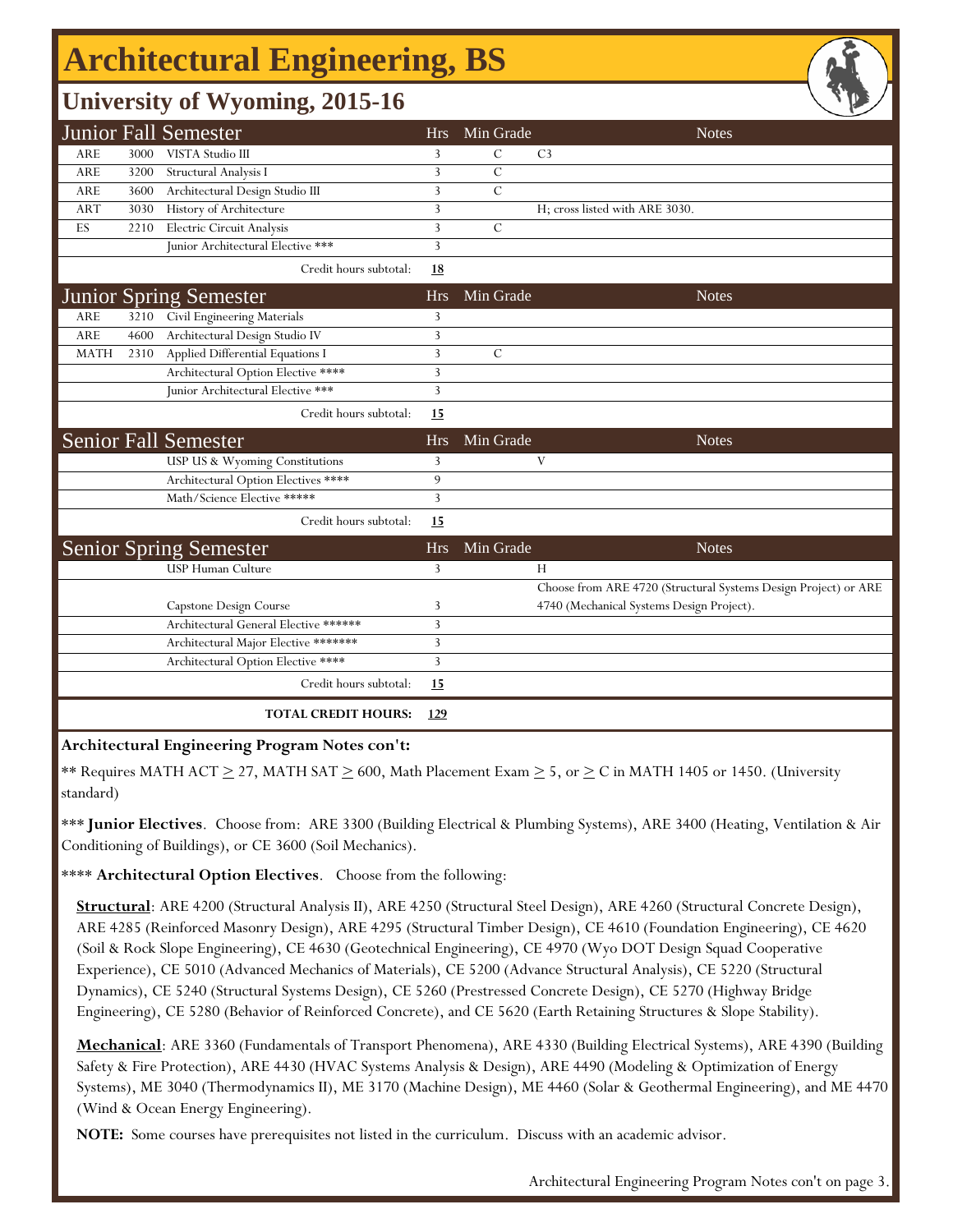## **Architectural Engineering, BS**

## **University of Wyoming, 2015-16**

### **Architectural Engineering Program Notes con't**

\*\*\*\*\***Math/Science Elective.** Choose from: ATSC 2000 (Intro to Meteorology), CHEM 1030 (General Chemistry II), GEOL 1100 (Physical Geology), GEOL 1500 (Water, Dirt & Earth's Environment), GEOL 1600 (Global Sustainability), GEOL 2000 (Geochemical Cycles & the Earth System), GEOL 2080 (General Field Geology), LIFE 1010 (General Biology I), MATH 2250 (Elementary Linear Algebra), MATH 3310 (Applied Differential Equations II), MATH 4230 (Intro to Complex Analysis), MATH 4255 (Mathematical Theory of Probability), MATH 4440 (Intro to Partial Differential Equations), PHYS 1220 (Engineering Physics II), and STAT 4255 (Mathematical Theory of Probability).

\*\*\*\*\*\***Architectural General Elective.** In addition to the courses listed in the Architectural Options Electives (structural or mechanical) and the Math/Science Electives, students can choose from: AMST 2400 (Intro to Historic Preservation), CE 2070 (Engineering Surveying), ENR 1000 (Energy & Society), ENR 2000 (Environment & Society), ESS 3480 (Environmental Change), FIN 2010 (Personal Finance & Investments), GEOL 4310 (Advanced Stratigraphy), MGT 1040 (Legal Environment of Business), MGT 2000 (Intro to Business), and MGT 3210 (Management & Organization).

\*\*\*\*\*\*\***Architectural Major Elective.** Either option (structural or mechanical) can choose from: AMST 4900 (Field Studies in Historic Preservation), AMST 5400 (American Built Environment), ARE 4030 (History of Green Building), ARE 4040 (Historic Preservation & Sustainability), ARE 5700 (Architectural Engineering Problems I), CE 3300 (Hydraulic Engineering), CE 3400 (Intro to Environmental Engineering), CE 3500 (Transportation Engineering), CE 3600 (Soil Mechanics I), CE 4820 (Groundwater & Drainage Engineering), CE 4970 (WY DOT Design Squad Cooperative Experience), CE 4975 (Civil & Architectural Engineering Internship), ENR 4600 (Campus Sustainability), FCSC 5101 (Special Topics in Family & Consumer Science), ME 3040 (Thermodynamics II), ME 3170 (Machine Design), ME 4460 (Solar & Geothermal Engineering), and ME 4470 (Wind & Ocean Energy Engineering).